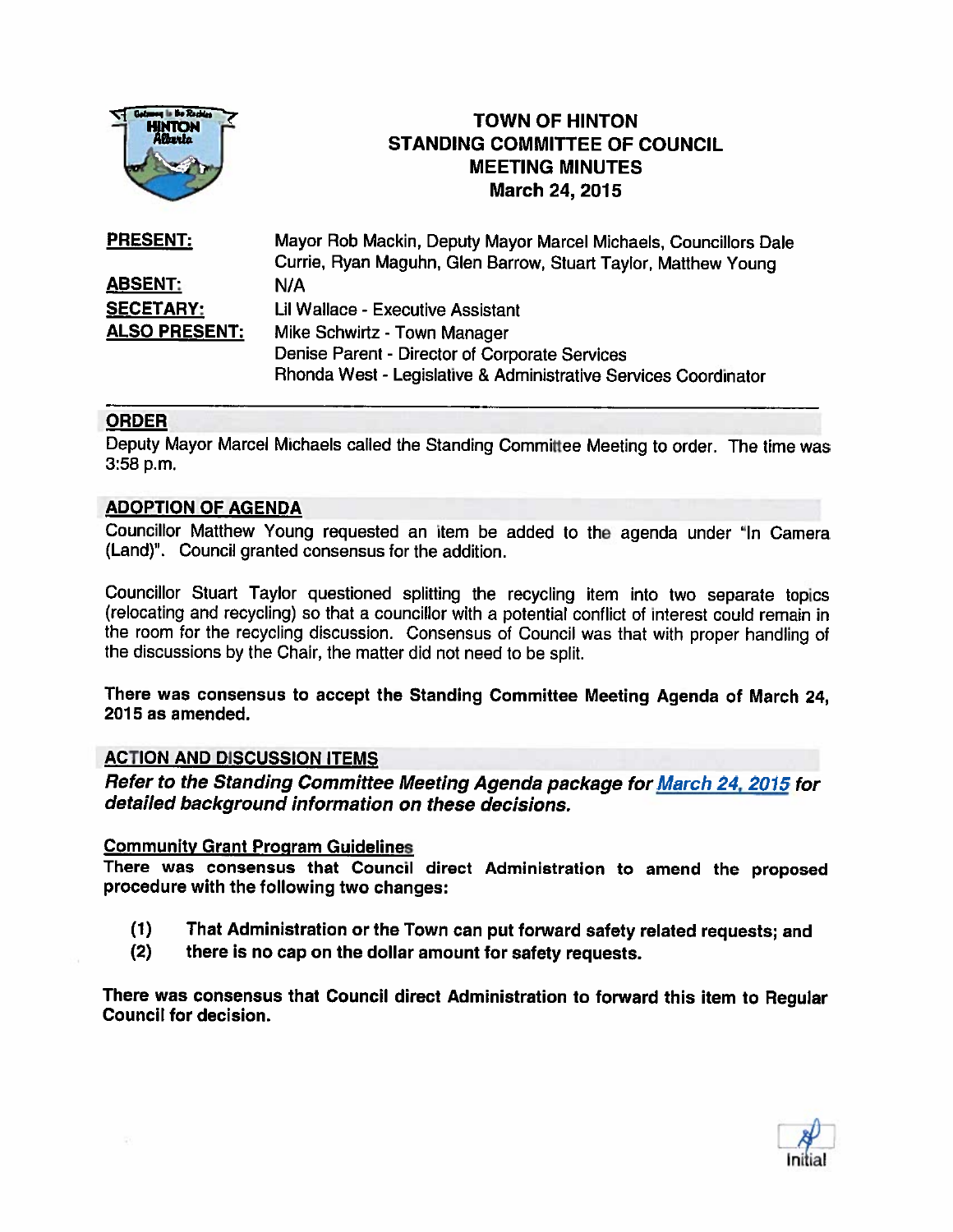Town of Hinton APPROVED Standing Committee of Council Minutes - March 24, 2015 Page | 2

### Review of Recycling Operations and Relocation from Rowan Street

At this point in the meeting Councillor Glen Barrow excused himself stating the discussion and direction decisions could affect his business since it is located at 889 Switzer Drive (one of the option sites identified in the report). He left the room at 5:22 p.m.

Town Manager Mike Schwirtz stated that there were three items that needed discussing and they were intertwined so could not be separated:

- (1) Does Council want to move recycling from Rowan Street and if so, best location to relocate to;
- (2) The option of shutting down the Scott Street processing facility and shipping recyclables to Edson;
- (3) Further direction on 'Take It or Leave It'.

### There was consensus that Council direct Administration to retain Rowan Street as the recycling location.

Councillor Glen Barrow returned to the meeting at 5:46 p.m.

There was consensus that Council direct Administration to enter into negotiations for an agreemen<sup>t</sup> with Edson & District Recycling Society to truck recyclables, in the most costeffective manner, as per recommendation presented.

There was consensus that Council accep<sup>t</sup> the Take It Or Leave It for information.

### ADDITIONAL INFORMATION

### Urgent Matters from Council

The Mayor advised council the Evergreen board will meet with Municipal Affairs soon to discuss funding of the proposed expansions.

The Mayor advised that he has been advised the fire investigation of the Hinton Golf clubhouse is ongoing. He recently met with the General Manager, who advised they are coming up with <sup>a</sup> number of back-up <sup>p</sup>lans for the course and the scheduled events.

Councillor Barrow stated he had heard concerns respecting the lights by the Arby's building. turning south onto Switzer and suggested there should be turning lights at that location. Chip trucks turn at that location headed towards the valley and it is <sup>a</sup> safety concern.

### There was consensus that Council direct Administration to review the installation of turning lights heading South onto Switzer Drive from Highway 16.

### Town Manager Status Report

Town Manager Mike Schwirtz presented an update on the Council Action Pending List. He also indicated that Fortis has been working to repair the section of street lights on Switzer Drive that have been shorting out on <sup>a</sup> regular basis, Fortis has been having difficulty resolving the problem but they are hopeful to have it permanently fixed soon.